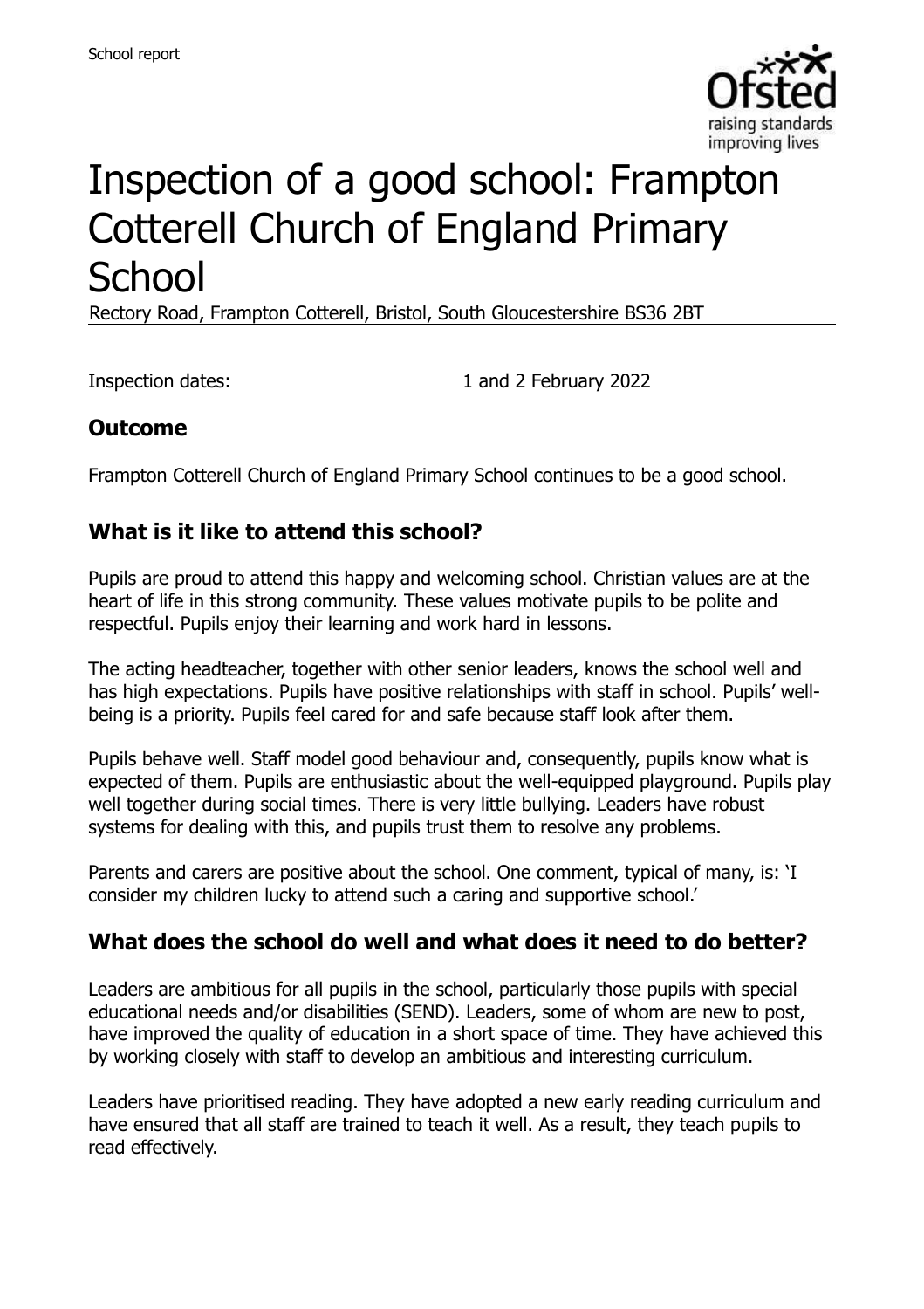

Pupils read daily in school. They enjoy reading a range of interesting books which are well matched to the sounds they know. Older pupils say they love reading and enjoy the class novels that are shared with them. They help to develop pupils' understanding of important topics such as slavery. Staff make good use of assessment to check for any gaps in pupils' reading knowledge. Pupils who need to catch up receive the support they need. Consequently, most pupils become fluent readers by the time they leave school.

Leaders have ensured that the mathematics curriculum is well sequenced and enables pupils to build on their prior knowledge. Children in the early years and Year 1 are supported to develop a love of number. They make good use of a range of equipment to help them learn key number facts. Pupils in Year 2 use their knowledge well to show their understanding of calculations. Older pupils have a firm grasp of the mathematical concepts they have been taught, for example fractions. However, they are not always able to recall important facts quickly, such as times tables, to help them solve problems. This slows the progress they are able to make.

Leaders have focused on improving the way some subjects are planned. Leaders are clear about the design of subject curriculums and the knowledge that staff need to teach these effectively. However, in some subjects, pupils do not have secure knowledge to enable them to learn new concepts. In music, for example, leaders' plans make clear the key knowledge that needs to be taught and in what order. Younger children play music using a range of instruments, while older pupils also compose music. However, pupils are not always able to add detail to their responses as they cannot recall confidently the musical knowledge that they have previously been taught.

The leadership of SEND is a strength of the school. Leaders have a clear and ambitious vision for what pupils with SEND can achieve. They work closely with staff. Together, they plan, implement and review support to ensure pupils' needs are met consistently. Staff receive useful training. Pupils' needs are identified from the early years onwards. Staff closely monitor children's speech and language development and ensure that children who need additional support receive it promptly.

Pupils' personal development is strong. Pupils take great pride in their fundraising efforts for local charities. They talk positively about the range of clubs that are on offer and their 'enrichment' days. A particular highlight is the engineering club. This develops pupils' understanding of budgets, teamwork and technology.

Staff say unanimously that they are proud to work at the school. They value the way everyone works as a team. Leaders, including governors, are considerate of staff's workload. Governors are aware of the school's strengths and priorities for improvement.

# **Safeguarding**

The arrangements for safeguarding are effective.

Leaders know their pupils and their school community very well. Leaders check staff's suitability to work with pupils before they start to work at the school. Staff act in the best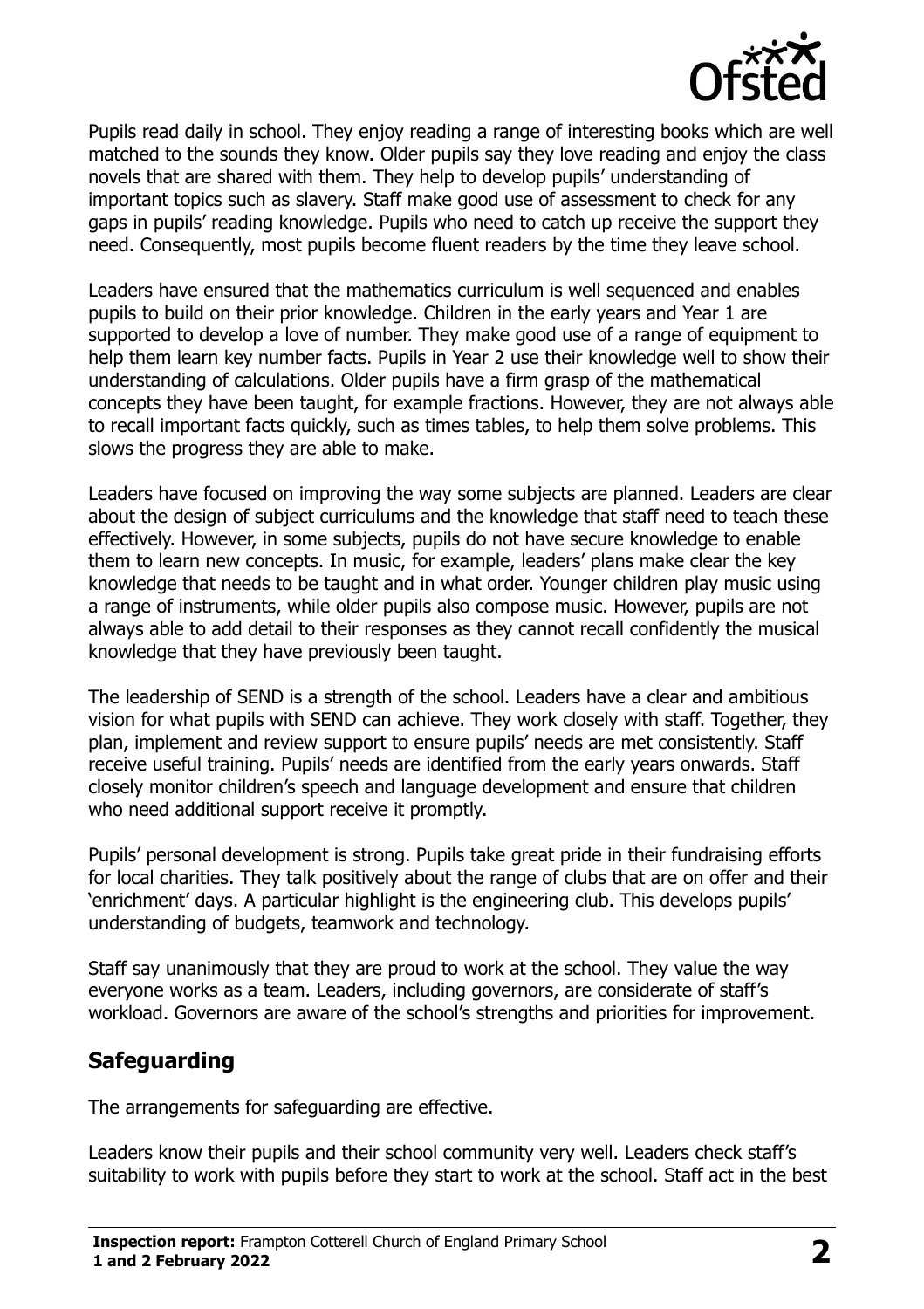

interests of keeping pupils safe. They know how to identify risks to pupils and how to record any concerns. Leaders follow up on any concerns with external agencies quickly.

Pupils have a clear understanding of how to stay safe online. They know what to do if they see something online that makes them feel uncomfortable and how to respond to scams. Staff and parents are confident that pupils are safe in school.

# **What does the school need to do to improve?**

# **(Information for the school and appropriate authority)**

■ In some areas of the curriculum, pupils do not make connections between their current learning and what they have learned before. They do not always remember, or apply, what they have been taught over time, and this slows the progress that they are able to make. Leaders need to ensure that pupils can draw on their previous knowledge to develop a deeper understanding of the subjects they learn.

# **Background**

When we have judged a school to be good, we will then normally go into the school about once every four years to confirm that the school remains good. This is called a section 8 inspection of a good or outstanding school, because it is carried out under section 8 of the Education Act 2005. We do not give graded judgements on a section 8 inspection. However, if we find evidence that a school would now receive a higher or lower grade, then the next inspection will be a section 5 inspection. Usually this is within one to two years of the date of the section 8 inspection. If we have serious concerns about safeguarding, behaviour or the quality of education, we will deem the section 8 inspection as a section 5 inspection immediately.

This is the first section 8 inspection since we judged the school to be good in January 2017.

# **How can I feed back my views?**

You can use [Ofsted Parent View](https://parentview.ofsted.gov.uk/) to give Ofsted your opinion on your child's school, or to find out what other parents and carers think. We use information from Ofsted Parent View when deciding which schools to inspect, when to inspect them and as part of their inspection.

The Department for Education has further quidance on how to complain about a school.

If you are the school and you are not happy with the inspection or the report, you can [complain to Ofsted.](https://www.gov.uk/complain-ofsted-report)

# **Further information**

You can search for [published performance information](http://www.compare-school-performance.service.gov.uk/) about the school.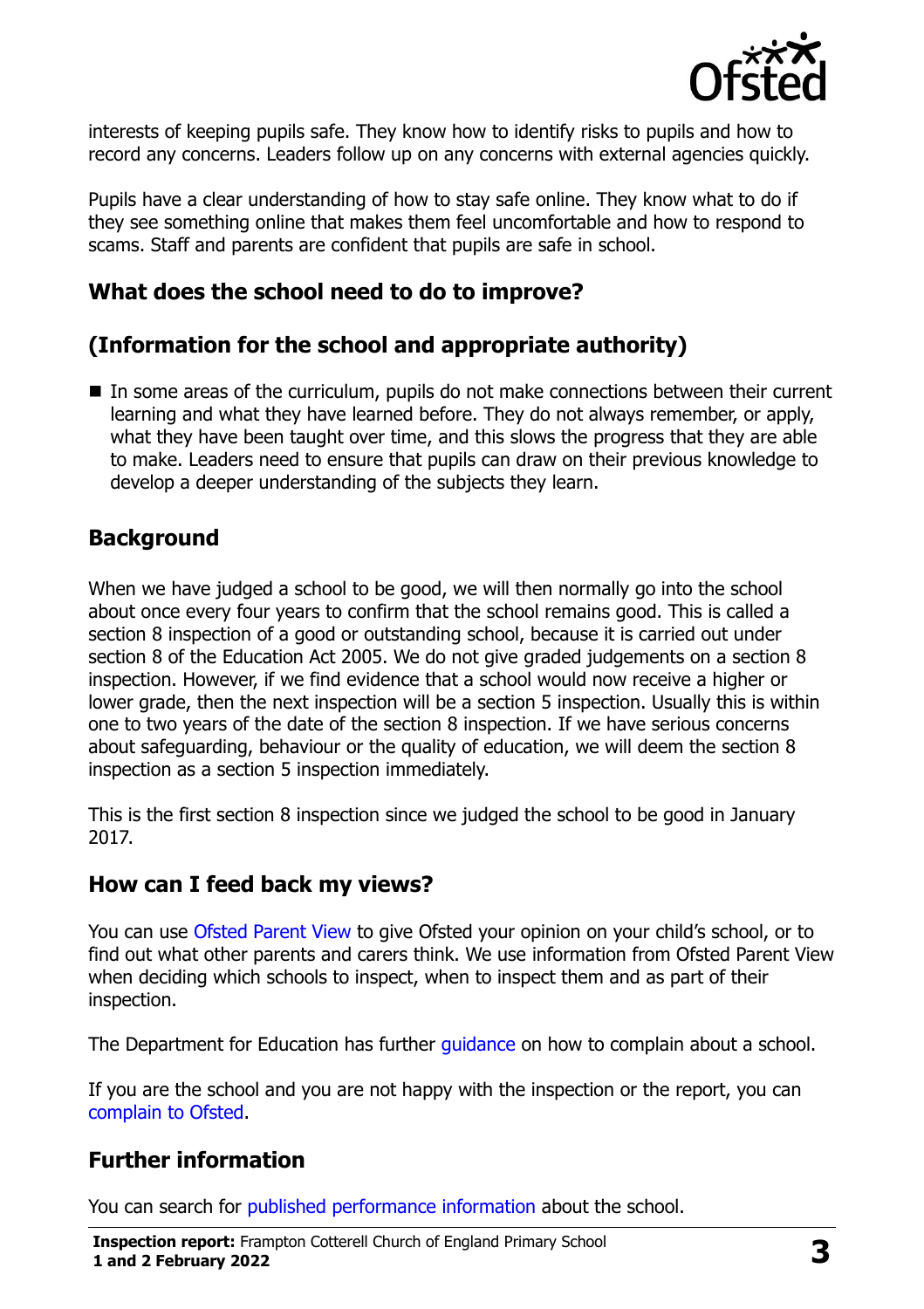

In the report, '[disadvantaged pupils](http://www.gov.uk/guidance/pupil-premium-information-for-schools-and-alternative-provision-settings)' refers to those pupils who attract government pupil premium funding: pupils claiming free school meals at any point in the last six years and pupils in care or who left care through adoption or another formal route.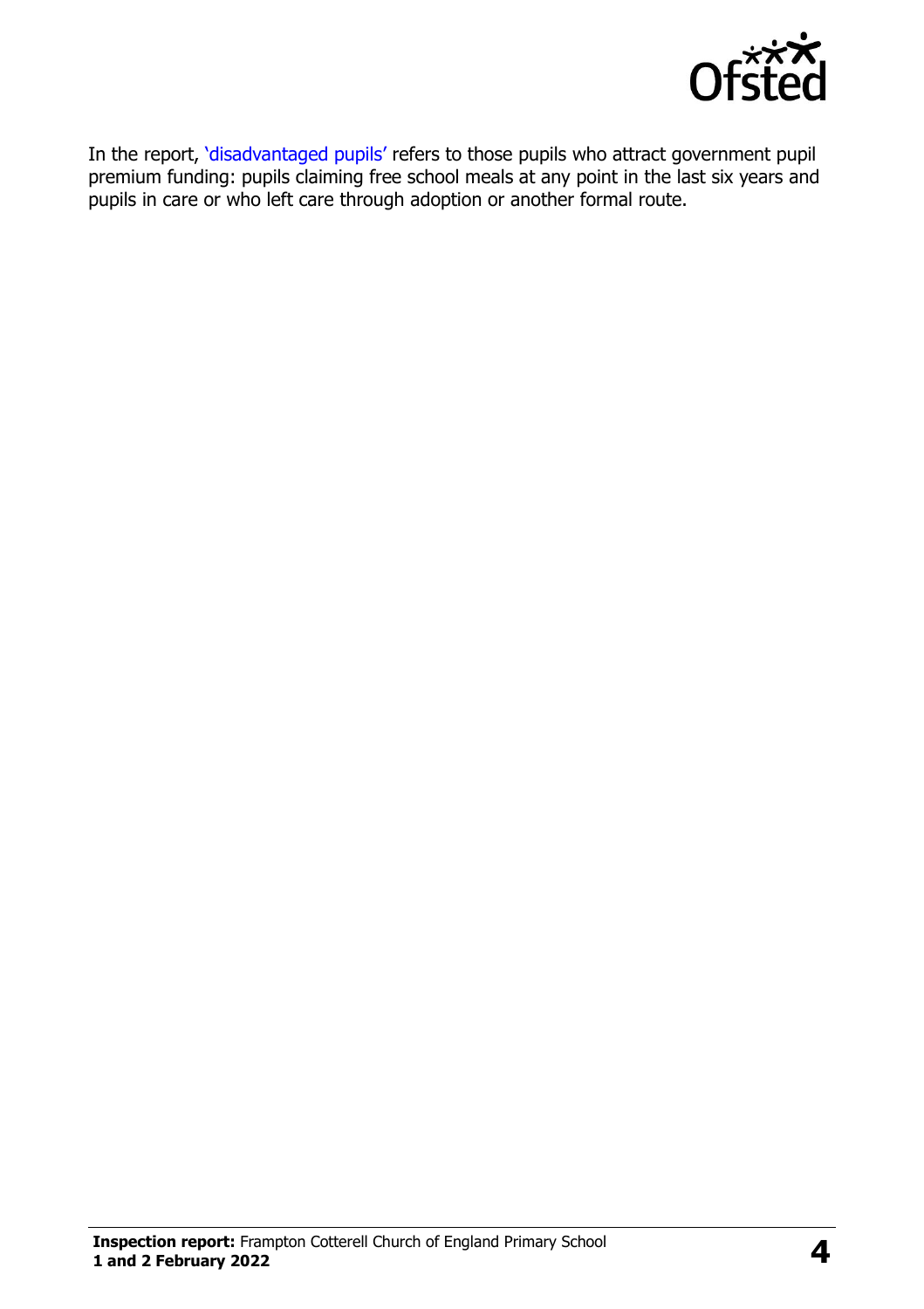

# **School details**

| Unique reference number             | 109160                                                               |
|-------------------------------------|----------------------------------------------------------------------|
| <b>Local authority</b>              | South Gloucestershire                                                |
| <b>Inspection number</b>            | 10211126                                                             |
| <b>Type of school</b>               | Primary                                                              |
| <b>School category</b>              | Maintained                                                           |
| Age range of pupils                 | $4$ to $11$                                                          |
| <b>Gender of pupils</b>             | Mixed                                                                |
| Number of pupils on the school roll | 315                                                                  |
| <b>Appropriate authority</b>        | The governing body                                                   |
| <b>Chair of governing body</b>      | <b>Daniel Clark</b>                                                  |
| <b>Headteacher</b>                  | Hannah Hornig                                                        |
| Website                             | www.fcceprimaryschool.co.uk                                          |
| Date of previous inspection         | 10 January 2017, under section 8 of the<br><b>Education Act 2005</b> |

#### **Information about this school**

■ The acting headteacher has been in post since January 2022.

#### **Information about this inspection**

- This was the first routine inspection the school received since the COVID-19 pandemic began. The inspector discussed the impact of the pandemic with leaders and has taken that into account in their evaluation of the school.
- The inspector held a telephone conversation with the acting headteacher regarding the quality of education. Additional discussions were held on site with senior leaders.
- The inspector carried out deep dives in reading, mathematics and music. For each deep dive, the inspector met with subject leaders, looked at curriculum plans, visited a sample of lessons, spoke to teachers, spoke to some pupils about their learning and looked at samples of pupils' work.
- The inspector spoke with a representative from the local authority. The inspector held a meeting with five members of the governing body, including the chair of governors.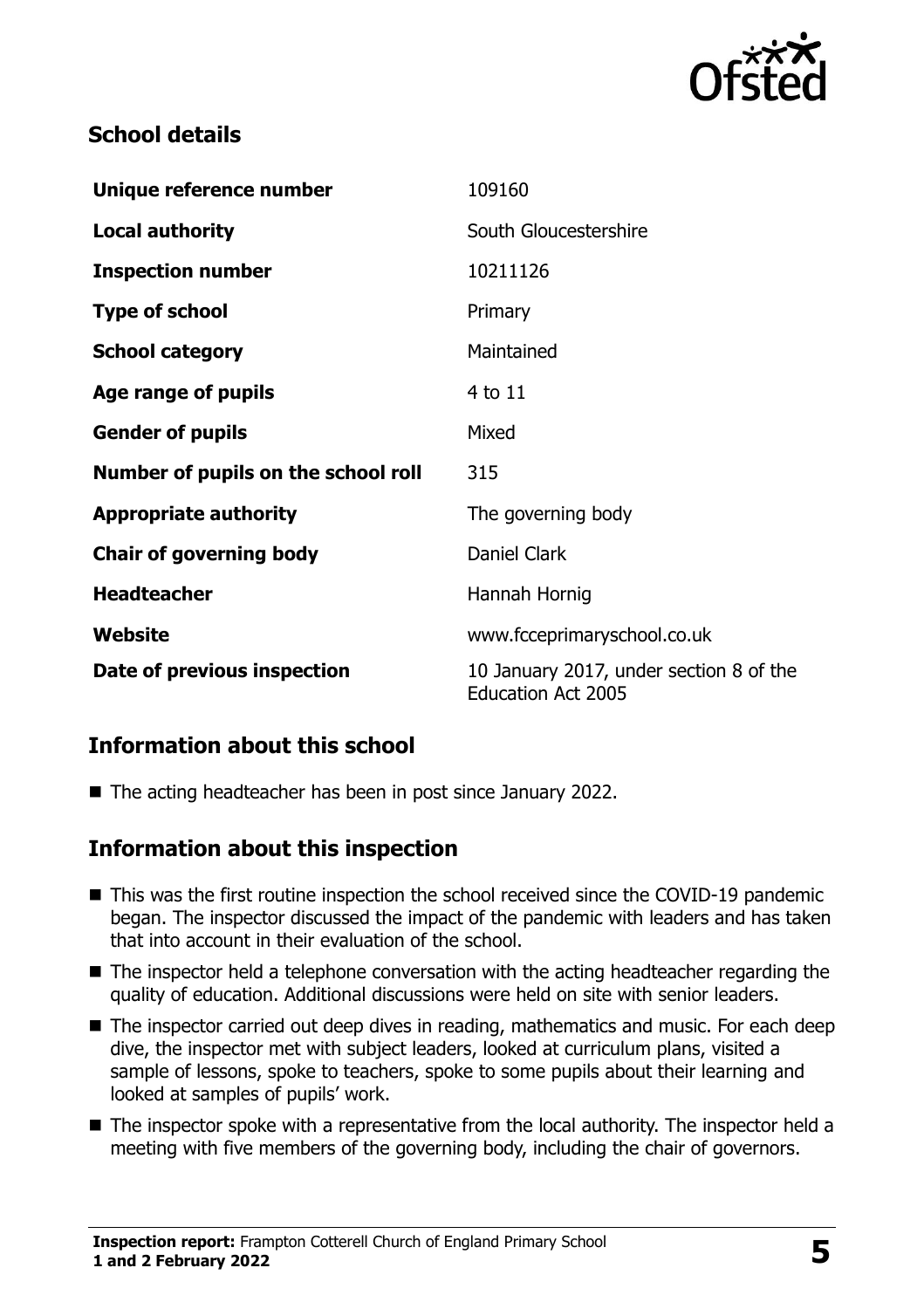

- The inspector reviewed a range of documentation, including curriculum plans and records of safeguarding and behaviour.
- Parents' views were considered through 109 responses to Ofsted Parent View, the online questionnaire. Staff's views were considered through 48 responses to the staff survey and discussion with staff. Pupils' views were considered through meetings with pupils and informal discussions around the school.

#### **Inspection team**

Ben Jordan, lead inspector **CEP CONTER CONTERNATION** Ofsted Inspector